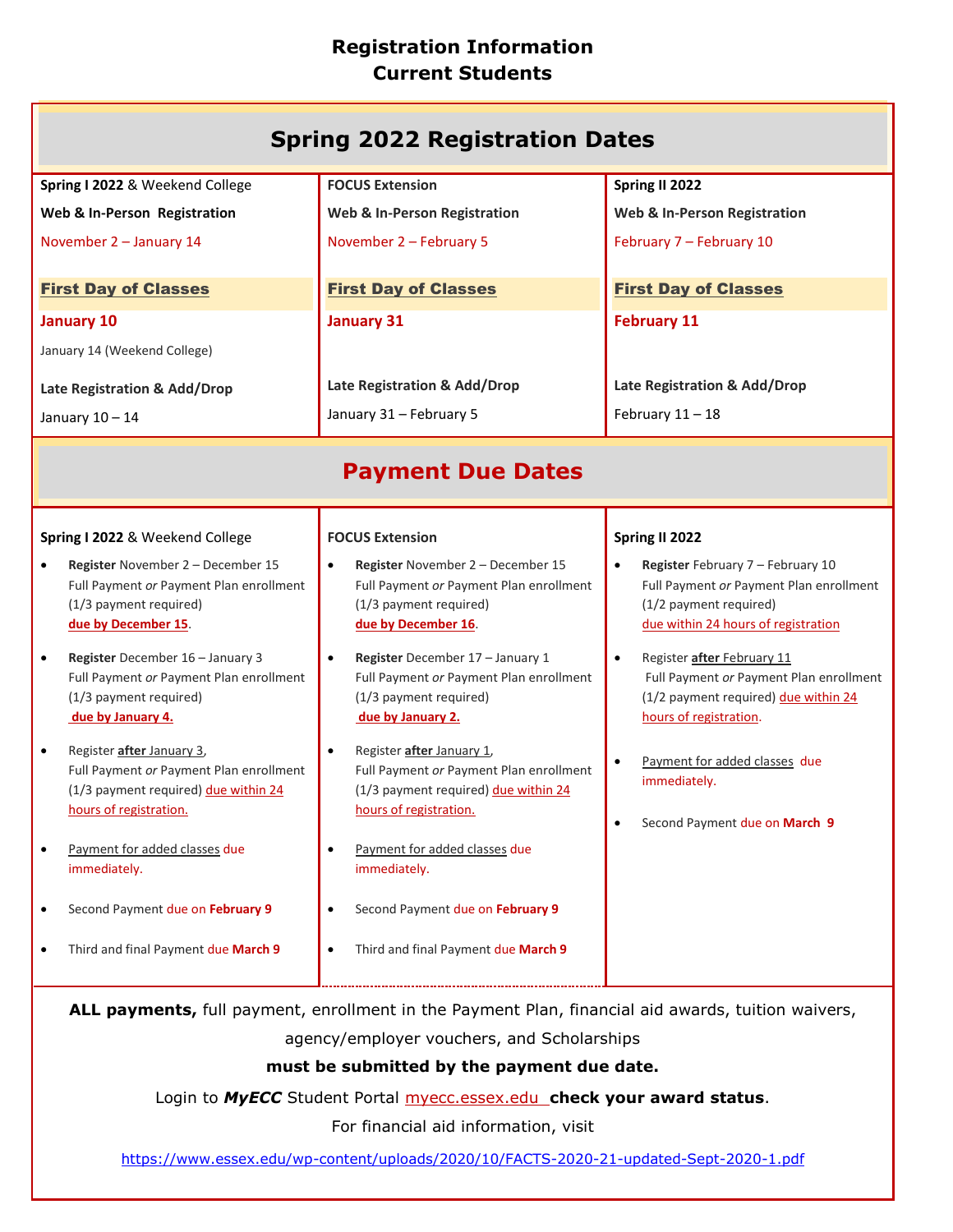### **I M P O R T A N T R E M I N D E R S**

- **Student Services Online:** *Login to* [myecc.essex.edu](http://myecc.essex.edu/) *to see important due dates*, *view your financial aid award status*, *current class schedule, login to your student e-mail, sign up for the college text-message emergency alert, login to Web Services to register, add/drop classes*, *make payments*, *view your grades, unofficial transcript, request official transcript.*
- **Web Services PIN disabled:** Send request for PIN reset to [esx@essex.edu](mailto:esx@essex.edu) Include (First Name, Last name, ECC ID#, Date of Birth, and PIN reset in the Subject line).
- **Student E-mail:** Check your e-mail on a daily basis. This is the primary means faculty and administrative offices will be communicating with you.
- **Address and Phone Number:** To update your Address, E-mail, or Phone Number, send your request to Enrollment Services<https://essexcountycollege.wufoo.com/forms/kmis71z1x692a0/>
- **Changing Major:** First, review the requirements for your intended major with a Success Coach, or the Division Chairperson. You can also login to Web Services to run a *What-if* Degree Audit for the new major and see how your courses will work out. Contact Academic Department to request a Change of Major. Approved Change of Major forms should be sent to Enrollment Services [shunt@essex.edu](mailto:shunt@essex.edu)
- **Degree Evaluation:** Login to Web Services and run your Degree Evaluation to look up classes that are required for your degree. If you have questions about the requirements for your degree, contact your academic division. **IMPORTANT:** Be sure to register for classes required for your major. Financial Aid funds will pay ONLY for classes required for your major.

## **Registration 4-Simple Steps**

#### STEP 1: Be advised

- **Degree/Certificate students in good academic standing**: Contact a Success Coach in the Academic Division of your Major.
- **Visiting /Non-matriculating students**: Contact the Division Chairperson of the course. You may have to provide a copy of your college transcript or a written permission from the home school to verify Course Prerequisites are met.
- **Academic Probation:** Main Campus e-mail [battle@essex.edu](mailto:battle@essex.edu) or [stolberg@essex.edu](mailto:stolberg@essex.edu) or [johnson@essex.edu](mailto:johnson@essex.edu)
- West Essex Campus e-mail [adtorres@essex.edu](mailto:adtorres@essex.edu)
- **Educational Opportunity Fund (EOF) Students:** e-mail [beretta@essex.edu](mailto:beretta@essex.edu)
- **Veterans Educational Benefit students**: e-mail [dizdarev@essex.edu](mailto:dizdarev@essex.edu)
- For Advisement procedures at the **West Essex Campus** [adtorres@essex.edu](mailto:adtorres@essex.edu)
- For classes at the **FOCUS** or **Extension Center** e-mail [alvarado@essex.edu](mailto:alvarado@essex.edu)

#### STEP 2: Plan your class schedule

Review the following information before you register. Information is available on the college web site.

- Degree & Certificate Requirements by Major
- Course Descriptions and Pre-requisites
- Class Start Dates

#### STEP 3: Register

#### **Register Online through Web Services:** <https://webservices.essex.edu/>

In order to register online, you must be in good academic standing, not have any hold obligation, and meet course pre-requisite and co-requisite requirements.

- 1. Login to **MyECC**.
- 2. Click on **Web Services**.
- 3. Click on **Student & Financial Aid**.
- 4. Click on **Registration.**